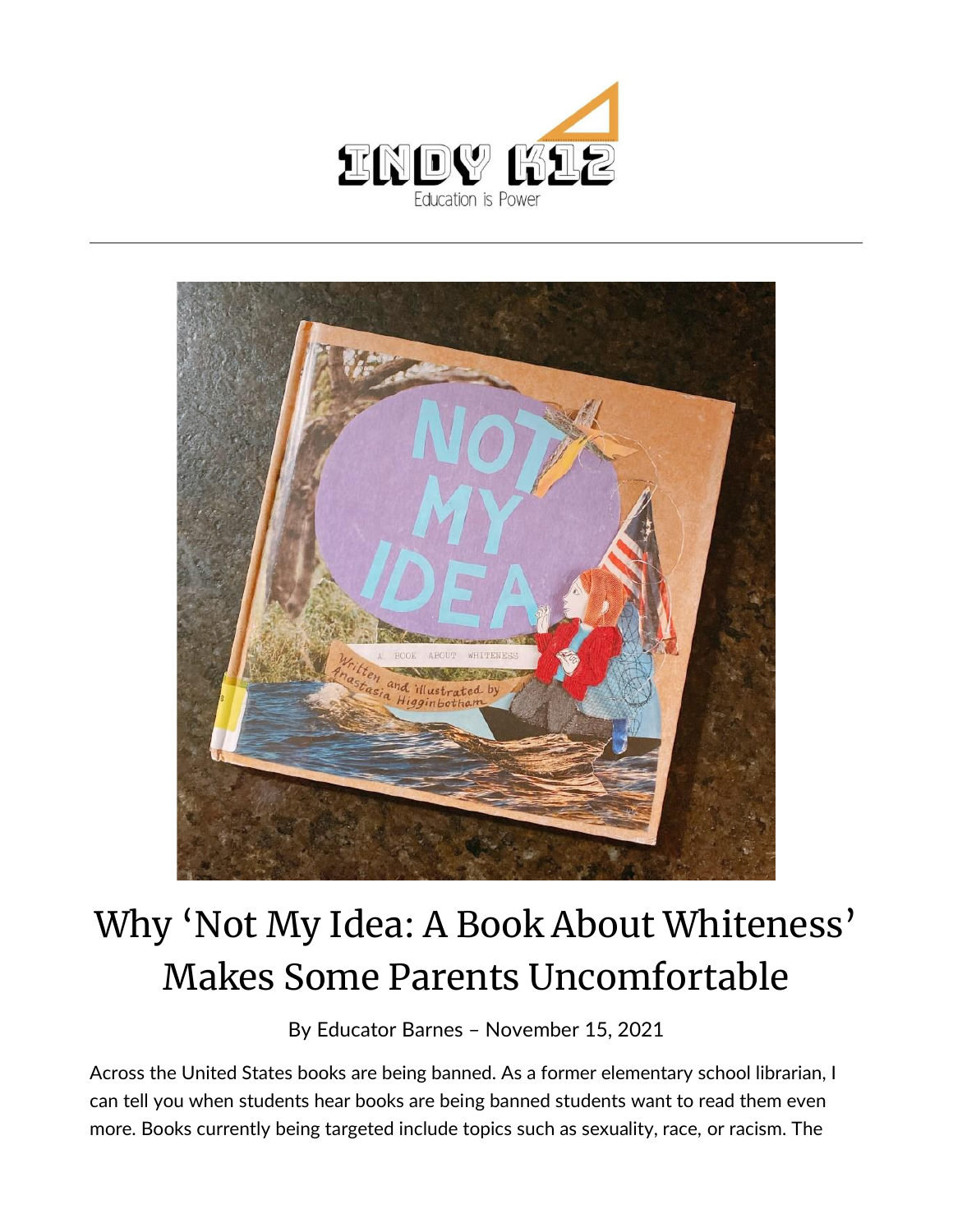main reason for the ban is the topics inside of the books make some adults uncomfortable. Students aren't storming school board meetings saying they have been harmed, but some of their parents are hypothesizing potential emotional harm may come. Those parents have not considered the emotional harm that is happening to other students who see books about their race or sexual orientation being removed from their school libraries and classrooms.

I love a good banned book. I, too, become curious about what is so bad about the books that are banned. Did you know the popular award-winning book "Where The Wild Things Are" by Maurice Sendak was banned? One of the reasons it was [banned](https://www.mentalfloss.com/article/63947/10-fun-facts-about-where-wild-things-are) was the main character Max talked back to his parent and was sent to bed without dinner as punishment. Even though kids talking back to grown-ups is a real event that occurs, some people wanted that hidden and feared what exposure to this would do to children. This is the same with books being banned in the name of critical race theory and indoctrination. Although real events are occurring that impact some students, instead of letting all students be aware of what is happening in the world, some parents want it hidden.

I decided to read one of the books that have been heavily talked about, "Not My Idea: A Book About Whiteness" written and illustrated by Anastasia Higginbotham. I did not have to look for the book. It was on display at my local library. I picked it up off of the display and checked it out. My grandmother who was a church organist, Sunday school teacher, and avid Bible reader, told me what frustrated her most was people pulling out excerpts from the Bible to fit their narrative without providing the full context. Before checking out this book last weekend, all I had seen were pictures of a few pages online. A reader cannot get the full picture without reading the entire book, so regardless of what I say later in this piece or what other people say about this book, read it for yourself. Draw your own conclusions. Also, did you know one of the main advocates against "Where the Wild Things Are," psychiatrist Bruno Bettelheim, [admitted](https://slate.com/news-and-politics/2009/10/where-the-wild-things-are-author-maurice-sendak-can-t-stoppositioning-himself-as-bruno-bettelheim-s-victim.html) to condemning the book without reading it? He based his opinion on feedback he heard from concerned mothers.

I won't bury the lead; I liked the book except for one section. As a child, I was part of desegregation busing. I was bused out of my majority Black neighborhood in IPS to Lawrence Township which was less diverse at that time. Many times, I was the only Black student in my classes. Most of my friends growing up were white. They did not understand the racism I had experienced and how they avoided these experiences because they were white. I know that race is a social construct that is made up. I also know that the amount of melanin in people's skin is out of people's control. What I cannot control is how some people treat me because of my melanin and how some people have privileges due to their lack of melanin. The main title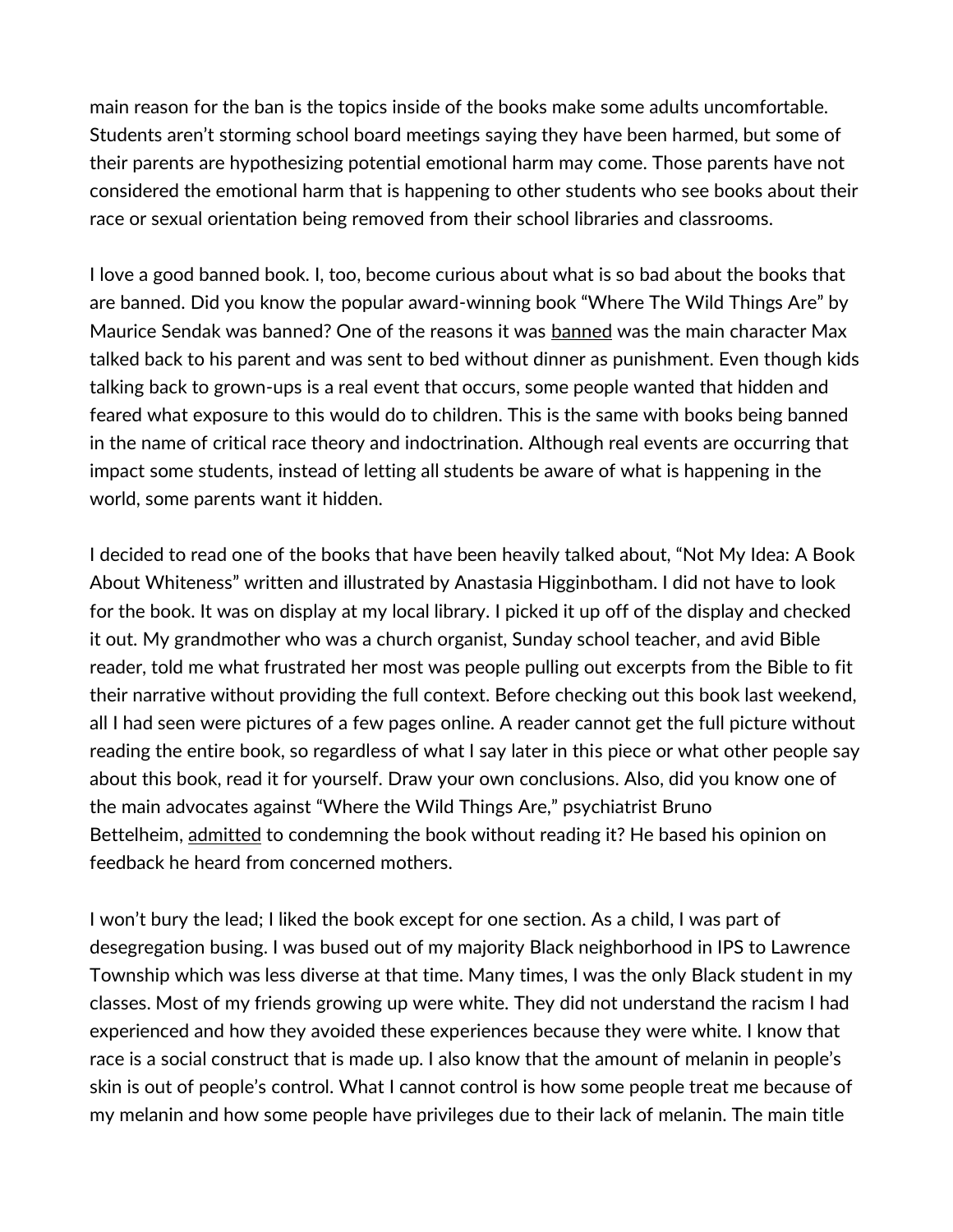of the book, "Not My Idea" fits because the people existing on planet Earth right now did not create the current system but the people on the Earth can change the system and how they operate in the system. This can start as young as elementary school.

Across the internet, I have seen it said, "If my Black child is old enough to experience racism, your white child is old enough to learn about racism." Early in the book, it shows a white girl and a Black boy in a store, but the security is eyeing the Black boy. When I was in high school, I went to the mall, and we were accused of shoplifting. My all-white friend group had gone to the mall many times without me. The time we were stopped, the only difference was I was there. My friends were so shocked by this occurrence. I wasn't. That wasn't the first time nor will it be the last time. I know someone reading this will say, "You can't prove it was because you are Black." To that, I say, "You can't prove that it's not, but research shows that racial profiling exists."

The author of this book is not calling white children racist. In the book, Higginbotham states, "Skin color makes a difference in how the world sees you and in how you see the world." Sharing this with children makes them aware so they are less likely to be in shock when incidents occur and so they can make a positive impact in life as they work with people from different backgrounds.

A part of the book that has been criticized is this statement. "Even people you love may behave in ways that show … they think they are the good ones." This part of the book is alluding to how white people do not have to commit racist acts but their actions could be out of fear of people of color or they might not want to get involved in the work of ending racism. Good was not the best word choice. The author could have focused more on the difference between the active and passive impact of racially motivated actions especially since the corresponding picture shows a white person locking her car door and clutching her purse based on her surroundings.

The author highlights white allies and how they have made a difference. The book ends with this. "Your history's not all written yet. What do you want it to say?" The page even has "the end" in the lower right corner. Had the book really ended there maybe some folks could have gotten past the usage of the word good earlier in the story.

There is an activities section that is a bit confusing because it is not clear to me what the actual activities are. This is the part of the book I did not like. It seems more like a collection of random thoughts that didn't make it into the earlier part of the book. One of the pages that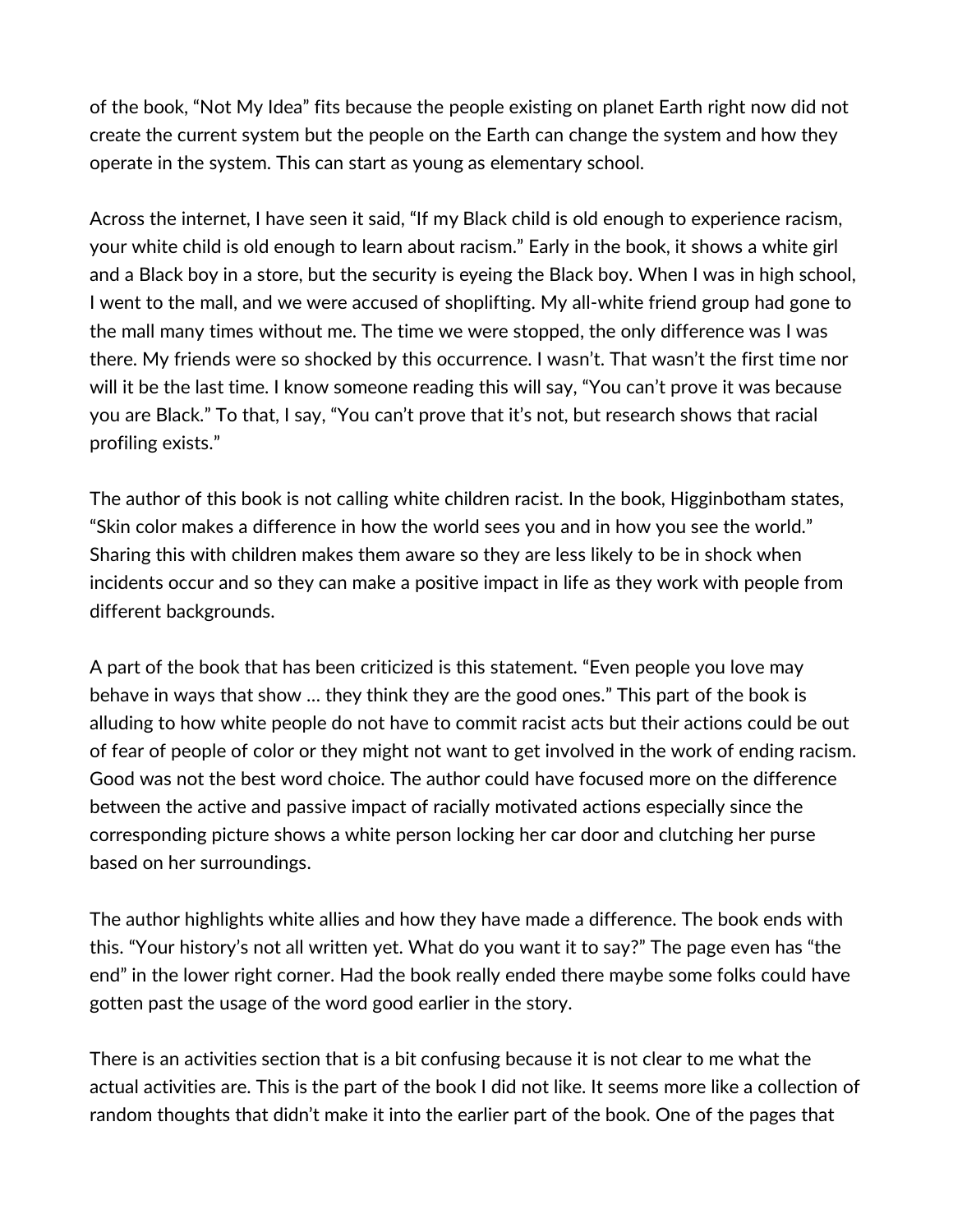have been heavily shared from this book is from the activities section. The page says, "WHITENESS IS A BAD DEAL. It always was." Then there is a speaking bubble that says, "Dude, we can see your pointy tail." This refers to the next page where there appears to be a tail of the devil with a contract of whiteness. Since race is a social construct, the author is attempting to say that the privileges white people have that others do not have are not fair or right. When this is paired with a devil's tail, this can be interpreted as white children being told they are white devils. That is not productive for white children or any children.

This whole activities section could have been deleted because only the last page of the tenpage activities section includes an actual activity. The other nine pages minus the one page about Juliette Hampton Morgan, a white ally who fought for racial justice, is a collection of random thoughts that I do not believe children would understand nor are really necessary to the point of the book which is to inform children about racism and their power to not carry on the legacy of racism to another generation.

The message is the author is trying to assert is that current people did not create the problem of racism but people alive right now, even elementary students, can stop it and not participate. Why would any parent not want their children to learn about the history of racism, so history does not continue in this same way?

Before you jump on the bandwagon of banning books, read them for yourself. Draw your own conclusions. LeVar Burton [once said](https://edtechmagazine.com/k12/article/2017/01/levar-burton-digital-devices-can-embrace-storytelling), "If you're a reader for life, then you're a learner for life. And if you're a learner for life, you are the definition of what I consider to be a dangerous individual, which is somebody who doesn't have to take anybody else's word for it." Most time this quote is shared, this is the only part shared. He continues on and says, "You have the wherewithal to put in the work, do the research and inform yourself about whatever it is that you need to be informed about." Parents who don't want their children to learn the truth are fearful that their children may turn into informed "dangerous individuals" who will change the world so much that a book called, "Not My Idea; A Book About Whiteness" does not need to exist.

The best teachers of Native American Heritage are Native Americans in the community. If schools ask for local Native Americans to speak to students about their culture, they should pay and properly compensate them for their time. Other speakers are compensated when they come to schools and so should Native American speakers.